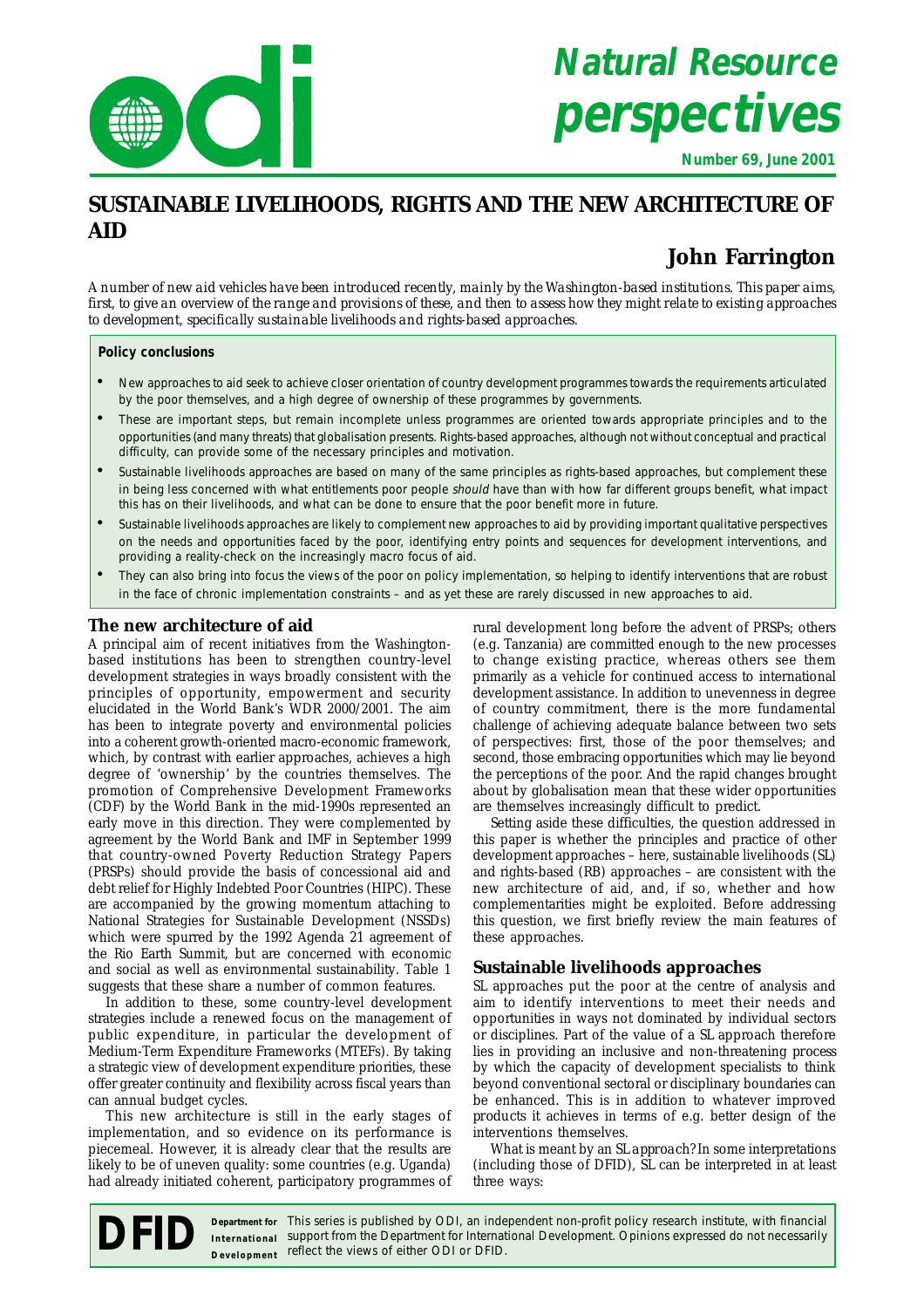#### **Table 1 Common features among approaches comprising the 'new architecture' of aid**

| <b>CDFs</b>                                                                                                                                                                                       | <b>PRSPs</b>                                                                                                                                                                                                                                                                                                                                                                       | <b>NSSDS</b>                                                                                                                                                                                                                                          |
|---------------------------------------------------------------------------------------------------------------------------------------------------------------------------------------------------|------------------------------------------------------------------------------------------------------------------------------------------------------------------------------------------------------------------------------------------------------------------------------------------------------------------------------------------------------------------------------------|-------------------------------------------------------------------------------------------------------------------------------------------------------------------------------------------------------------------------------------------------------|
| Long-term vision and strategy<br>Enhanced country ownership of<br>development goals and actions<br>More strategic partnerships<br>among stakeholders<br>Accountability for development<br>results | Medium and long-term perspectives for<br>poverty reduction<br>Country-driven and owned<br>Based on broad participatory processes<br>for formulation, implementation and<br>outcome-based progress monitoring<br>Partnership-oriented<br>Results-oriented, focusing on outcomes<br>that would benefit the poor<br>Comprehensive - recognising the<br>multidimensionality of poverty | Participation and ownership across<br>all sectors of society<br>Process and outcome orientation<br>Capacity strengthening<br>and<br>institutional reform<br>Building on existing strategic<br>processes rather than starting yet<br>more initiatives. |

- **As a set of principles**: these specify that developmental activity should be: people-centred; differentiated according to locally relevant criteria such as class and gender; multi-level, i.e. linking local perspectives into higher-level processes of policy design; conducted in partnership between public and private sectors; and sustainable. This last criterion requires careful interpretation: it cannot apply to people's livelihood portfolios, since these necessarily change in response to needs, opportunities or constraints. More realistically, it should, following Sen (1999), apply to their *capability* to manage their portfolios.
- An analytical framework, drawing in conventional types of analysis (economic; social; institutional etc.) to identify how poor people's options and constraints can best be understood.
- **A developmental objective** i.e. to enhance the overall level and sustainability of livelihoods.

In the discussion below, 'SL approach' takes the developmental objective as given, and embraces both the principles and the framework.

Experience suggests that an SL approach to poverty offers certain advantages in project preparation: it provides a wider view of poverty than conventional income-based approaches, recognising also the importance of ability to access resources and entitlements, reduce risk and vulnerability, and exercise voice; it therefore emphasises that the poor *do* have assets, options and strategies, and that they are decision-takers; its capacity to 'get below the surface' to informal institutions and processes is particularly important; and it offers the prospect of identifying entry points for pro-poor change, and of sequencing activities in such a way as to minimise the danger of appropriation of benefits by local elites.

At the same time, the SL approach faces several implementation difficulties: in reality, project preparation generally has to be 'owned' or 'championed' by a single government department; the framework and some of the concepts used (e.g. social capital) may be unfamiliar and forbidding to many; it is likely to be more costly to implement than conventional project preparation, and faces the difficulty of identifying what can be scaled up from local-level discussions with the poor to wider areas; it demands more administrative and financial flexibility than is conventionally available (though MTEFs may reduce this constraint); and unless particular care is taken, it may ignore intra-household interactions (such as the demands placed on women and children) and the relations between households and wider structures of politics and power. Finally, if donors continue to promote Sector-Wide Approaches (SWAPs), these may unduly limit the focus of SL approaches.

# **Rights-based approaches**

#### **Background**

Rights in this context are *claims that have been legitimised by social structures and norms.* In some interpretations, these are based on rights defined in international law and reflected in major international conventions. These include civil and political rights (freedom of speech, religion, political affiliation and assembly; rights of women and children) and economic, social and cultural rights (e.g. rights to health, education, shelter, land and a livelihood). In an ideal view, rights are universal in that they apply to everyone, and are indivisible, i.e. they are equally important, no one set of rights having precedence over others.

In other interpretations, basic principles are extracted from human rights thinking and applied to institutional development. These principles may include social inclusion, participation and the fulfilment of obligations (DFID, 2000). For development agencies, the concern is not just with what rights people *should* be entitled to, but also with understanding whether people can claim the provisions to which these rights entitle them, and how the capacity of groups currently excluded from these entitlements can be enhanced. It is this interpretation that offers scope for closer interaction with the new architecture of aid and with SL approaches.

Rights-based approaches rooted in international law have particular relevance to efforts to rebuild livelihoods during or after civil conflict, when the possibility of rights abuses is high. In less extreme development contexts, rights-based approaches might include (Moser and Norton, 2001):

- **•** Strengthening organisations of the poor;
- Rights information and education for the poor;
- Participatory planning that allows people to define their own priorities;
- Training for officials responsible for service delivery to ensure equity of treatment;
- Reform of laws and policies, in relation to, for instance, land tenure;
- Legal representation to enable people to claim their rights;
- Monitoring by civil society organisations of the performance of public institutions and the budget process (i.e. enhancing downward accountability); and
- Strengthening the capabilities of police and the courts.

#### **Conceptual difficulties in rights-based approaches**

Rights-based approaches suffer a number of conceptual difficulties, particularly in the economic, social and cultural spheres, which are likely to make their implementation difficult. These include: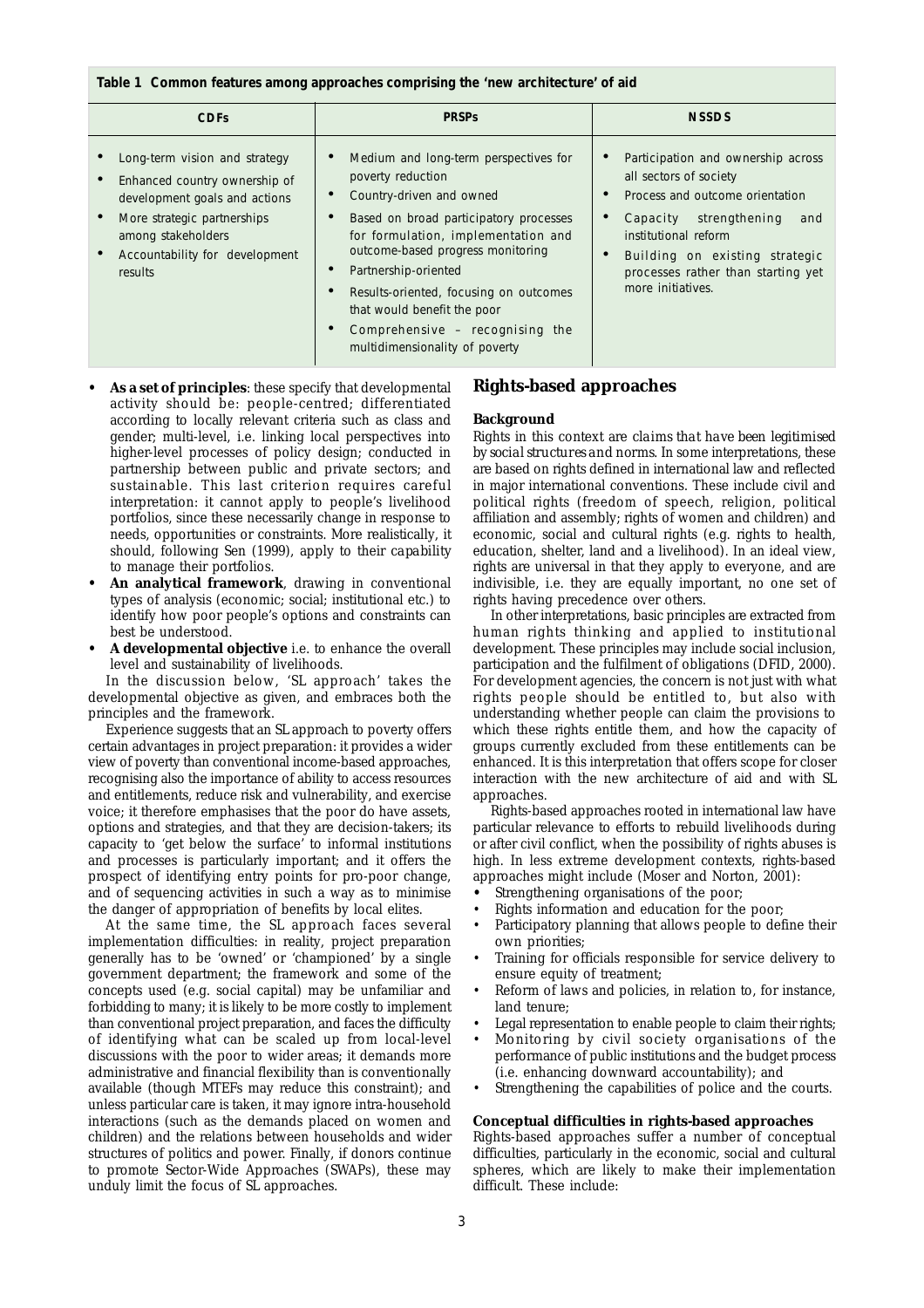- The difficulty of systematically incorporating a timedimension in the consideration of rights, so that, for instance, they do not illuminate environmental issues such as the appropriate rate of depletion of nonrenewable (or only slowly renewable) resources;
- The difficulty of conceptualising an appropriate balance between rights and responsibilities: refusal to accept joint responsibility for the management of common pool resources such as forest, grazing land or water leads to inefficiencies and inequities in their management, and almost invariably also to environmental damage;
- The difficulty of defining when cultural specificities override wider rights or responsibilities, or when some interpretation of the wider good should require suspension of 'normal' rights, as in civil emergencies;
- Difficulties in resolving tensions among different levels at which rights are conceived, or in identifying whether precedence should be granted to one or other level: the rights of women and children in international conventions which governments may have signed, may for instance, be very different from those allowed by cultural traditions within those same countries.

### **Implementation of rights-based approaches, and links with sustainable livelihoods approaches**

In addition to these conceptual difficulties, the *implementation* of rights-based approaches poses major difficulties: financial constraints require pragmatic prioritisation which is at odds with the principles of universality and indivisibility. Nor are rights-based principles alone adequate to guide such prioritisation, and this is one area in which SL approaches can help. Further, if they are to demand their rights effectively, the poor need to be empowered, and such shifts in the balance of power will inevitably provoke resistance by existing elites.

There is considerable overlap in the founding principles of rights-based and SL approaches: both emphasise the importance of influencing policies, institutions and processes in ways that enable people to achieve better access to entitlements and resources. The main difference between them is that rights-based approaches are concerned more with *what* people's entitlements are, or should be – often over the long term – whereas SL approaches seek to assess *what impact* the presence or absence of certain entitlements has on people's livelihoods.

Depending on local context, it might be appropriate for rights-based approaches to advance incrementally among the entire population, or to advance in a piecemeal fashion, prioritising those groups where disadvantage has been great, yet the possibilities of change are substantial. SL approaches can assist in identifying these sequences and how performance against them might be assessed. For instance:

- SL approaches may suggest that the lack of formal land title among women is a major cause of vulnerability and of underutilisation of their other capital assets (since they cannot use land as collateral to obtain loans either for coping or accumulation purposes). This then sets a priority for the official recognition and implementation of a particular category of rights.
- Rights-based and SL approaches may link organically in indicating the priorities for pro-poor institutional and procedural reform. Thus, both may recognise the importance of rapid access by poor people to legal documents such as land records. However, conventional channels of access (i.e. through local level officials) may be blocked by corrupt practice. Computerised access to such records may be an appropriate means of bypassing local officials, and this may then constitute an investment agenda for governments and donors which meets both

SL and rights-based criteria.

SL approaches can help to identify why people have not taken up entitlements that have been offered. For instance, low uptake of primary education may be attributable to deep-rooted cultural attitudes towards (for instance) the education of girls, or to the direct costs of education (fees; uniform etc.), or to the fact that children cannot be spared from work. In other cases, the sequence may be more complex: for instance, people's right to information about the benefits of government programmes targeted towards them may first need to be met before they can be expected to claim these benefits. In addition, corruption among lower level officials who 'privatise' for personal gain the information which ought to be in the public domain, may also have to be tackled.

However, the situation facing the poor is often much more complex than can be captured in these two frameworks, either singly or jointly and need to be supplemented by e.g. political science or public management perspectives. For instance, affirmative action in Indian policy has generated a large number of schemes and programmes specifically targeted at defined categories of the poor. The practical difficulty is that these have come to represent a surfeit of riches: the lowest-level functionaries in the development administration are faced with over 150 of these schemes and programmes, varying according to the characteristics of the districts and of the populations with whom they work. Administrators tend to focus on the small number which they perceive most important (or, in some cases, from which they can extract most economic rent). It is highly unlikely that the poor will know of (and so be able to exercise) their rights in relation to this large number of provisions. New schemes are added because newly elected politicians at State and national levels wish to establish a reputation for munificence, possibly at the same time biasing such schemes towards their political supporters. But, to abandon old ones risks unpopularity, so that the numbers continue to rise.

Other examples of complexity are found in the wellintentioned efforts to make government closer, more relevant and more accountable to local people by strengthening local government and making the local-level administration accountable to elected representatives, as has been attempted in the Indian State of Madhya Pradesh. Officials reluctant to break with conventional lines of accountability (which are within narrowly-defined government departments) find little difficulty in blocking or delaying innovations of this kind by insisting that the appropriate orders to implement one or other set of changes in practice have not yet been issued, or, are inconsistent with earlier orders. In such a bureaucratic maze, it is not difficult to find one or other earlier order which might be inconsistent with what is currently proposed.

Both examples are rooted in the interpretation and exercise of power. Considerations of politics and power figure to some degree in SL and rights-based approaches, and there are strong arguments for considering them more explicitly (Baumann and Sinha, 2001).

## **SL analysis and the new architecture of aid**

To recap, it is important to note that SL analysis and the current generation of country-level development strategies promoted by the new architecture operate at different levels and with different scope: the strategies are frameworks helping to shape national policy and national and international public expenditure, whereas SL offers a number of *principles* which might reinforce these strategies, and SL *analysis* is one of the tools that can help to construct the strategies and ensure that they focus appropriately on the poor.

- However, they share a number of concerns:
- A desire to identify the various causes of poverty and